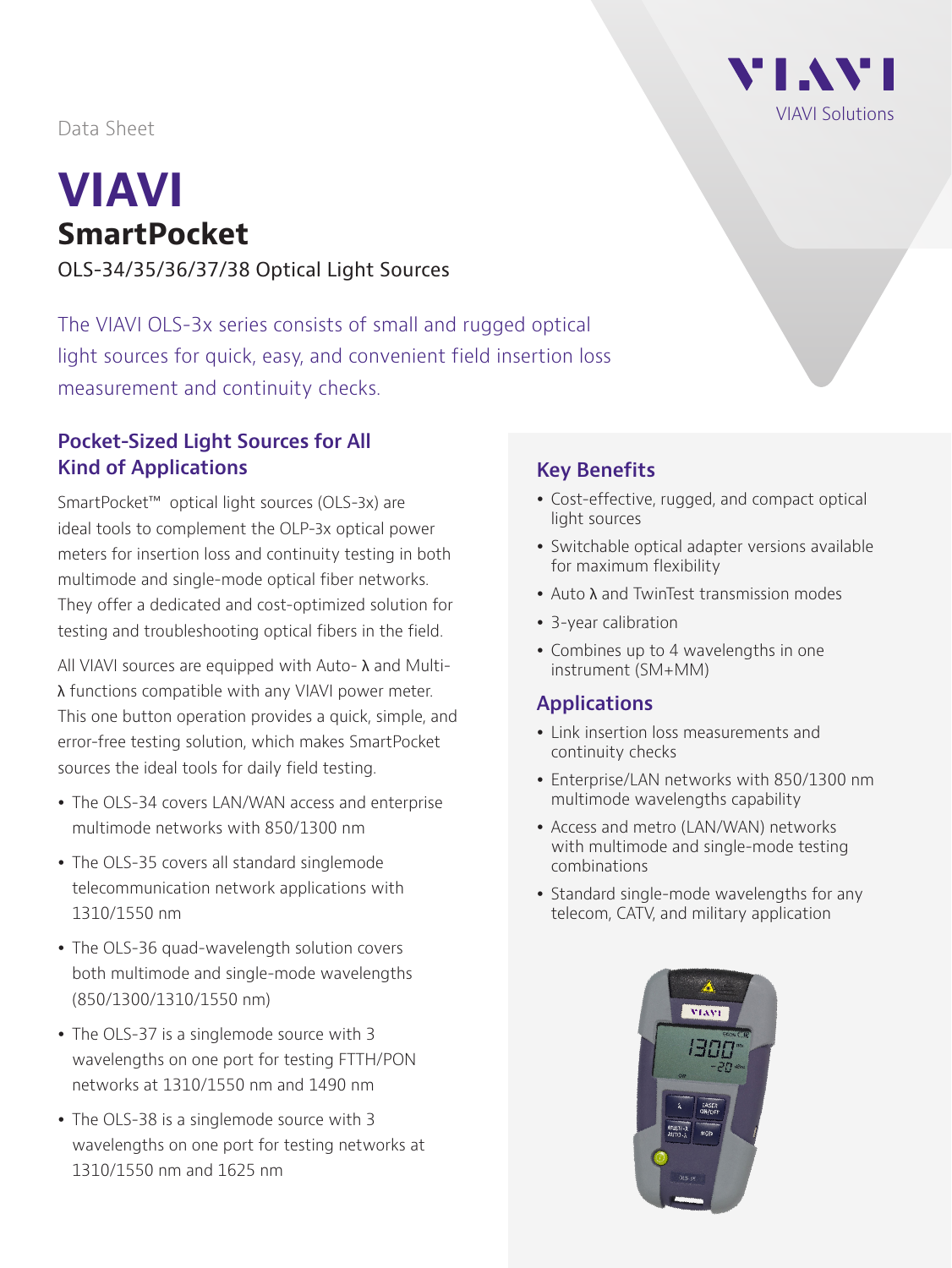## **A Small Product with Big Capabilities!**

Large, clear screen displays:

- Battery status with low level indicator
- Power mode (PERM, ECON)
- Output wavelength setting
- Output power in dBm
- Auto wavelength coding
- Tone generation



Rugged, shock resistant, and splash proof design

Four buttons for fast, easy operation

- 3-way powering
- AA drv
- AA rechargeable
- AC operation via micro USB

Two connector solutions offer more flexibility:

- Fixed adapters: ST and LC
- Switchable adapters: FC, SC, ST, LC





SmartPocket OMK-3x optical test kits include an OLS-3x optical light source, an OLP-3x optical power meter, and accessories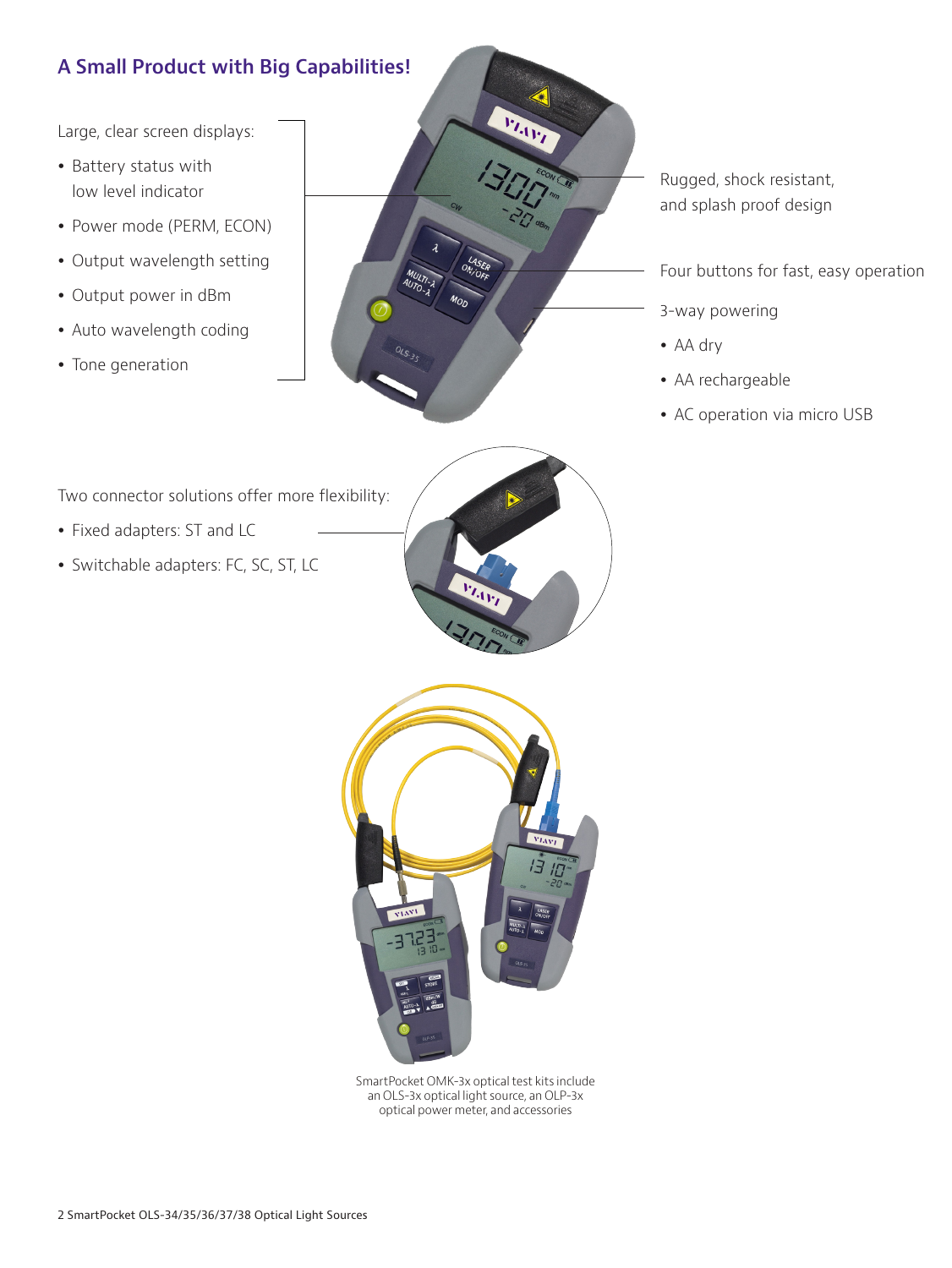## **Technical Specifications**

|                                              | <b>OLS-34</b><br><b>Multimode Light Source</b> | OLS-35/37/38<br><b>Single-Mode Light Source</b>                                                                                                      | <b>OLS-36</b><br><b>Quad Light Source</b>                                                                                       |
|----------------------------------------------|------------------------------------------------|------------------------------------------------------------------------------------------------------------------------------------------------------|---------------------------------------------------------------------------------------------------------------------------------|
| Source type                                  | <b>LED</b>                                     | Laser                                                                                                                                                | LED/Laser                                                                                                                       |
| Laser safety                                 | IEC 60825-1: 2003<br>IEC 60825-1: 2007         | IEC 60825-1: 2007                                                                                                                                    | IEC 60825-1: 2003<br>IEC 60825-1: 2007                                                                                          |
| Fiber type                                   | MM (50/125 µm)                                 | SM (9/125 µm)                                                                                                                                        | MM (50/125 µm)/SM<br>$(9/125 \mu m)$                                                                                            |
| Optical interface type                       | PC/1 single port for all<br>wavelengths        | PC/1 single port for all<br>wavelengths                                                                                                              | PC/1 port for MM and<br>1 port for SM                                                                                           |
| Optical interface<br>connectors              | Fixed: ST<br>Switchable: LC, FC, SC, ST        | Fixed: LC<br>Switchable SC, FC, ST, LC                                                                                                               | Switchable: SC, FC, ST, LC                                                                                                      |
| Central wavelength                           | 850 nm (±20 nm)<br>1300 nm (-20 nm/+40 nm)     | 1310 nm $(\pm 20 \text{ nm})$<br>1550 nm $(\pm 20 \text{ nm})$<br>1490 nm $(\pm 3$ nm) for<br>OLS-37 only<br>1625 nm $(\pm 3$ nm) for<br>OLS-38 only | 850 $(\pm 20 \text{ nm})$<br>1300 $(-20 \text{ nm}/+40 \text{ nm})$<br>1310 $(\pm 20 \text{ nm})$<br>1550 $(\pm 20 \text{ nm})$ |
| Spectral width <sup>1</sup>                  | $<$ 170 nm                                     | < 5 nm                                                                                                                                               | $<$ 170 nm/ $<$ 5 nm                                                                                                            |
| Output power                                 | $-22$ dBm <sup>2</sup>                         | $-7$ dBm                                                                                                                                             | $-22$ dBm <sup>2</sup> / $-7$ dBm                                                                                               |
| Stability short term<br>$(15 \text{ min})^3$ | $\pm 0.02$ dB                                  | $\pm 0.02$ dB                                                                                                                                        | $\pm 0.02$ dB                                                                                                                   |
| Stability long term<br>$(8h)^3$              | $\pm 0.05$ dB                                  | $\pm 0.05$ dB                                                                                                                                        | $\pm 0.05$ dB                                                                                                                   |
| Tone generation                              | 270 Hz, 1 kHz, 2 kHz                           | 270 Hz, 1 kHz, 2 kHz                                                                                                                                 | 270 Hz, 1 kHz, 2 kHz                                                                                                            |
| Auto $λ$ mode <sup>4</sup>                   | Yes                                            | Yes                                                                                                                                                  | Yes                                                                                                                             |
| Multi λ mode <sup>4</sup>                    | Yes $(2 \lambda s)$                            | Yes (2 or 3 $\lambda$ s)                                                                                                                             | Yes $(4 \lambda s)$                                                                                                             |
| Launch conditions                            | CPR capability for MM<br>launch conditions     |                                                                                                                                                      | CPR capability for MM<br>launch conditions                                                                                      |

1. FWHM.

2. Into a 50/125 μm fiber.

3. After 20 minutes warm-up time, at ambient temperature range –10°C to +55°C, ΔT = ±0.3 K.

4. With VIAVI power meters.

## **General Specifications**

| <b>Power Supply</b>                |                                                  |  |  |  |
|------------------------------------|--------------------------------------------------|--|--|--|
| Dry batteries                      | 2 AA 1.5 V                                       |  |  |  |
| Rechargeable batteries             | 2 AA NiMH 1.2 V                                  |  |  |  |
| AC operation                       | Via micro USB and SNT-505                        |  |  |  |
| Battery life (CW) <sup>5</sup>     | 30 h (MM)/80 h (SM)                              |  |  |  |
|                                    | Automatic power-off after 20 minutes             |  |  |  |
| <b>Environmental Conditions</b>    |                                                  |  |  |  |
| EMI/ESD                            | CE compliance                                    |  |  |  |
| Electrical safety                  | EN 61010-1: 2002                                 |  |  |  |
| Recommended calibration interval   | 3 years                                          |  |  |  |
| Operating temperature              | $-10$ to $+60^{\circ}$ C/+14 to $+140^{\circ}$ F |  |  |  |
| Storage temperature                | $-40$ to +70°C/-40 to +158°F                     |  |  |  |
| Dimensions $(H \times W \times D)$ | 30 x 80 x 150 mm/1.2 x 3.1 x 5.9 in              |  |  |  |
| Weight                             | 200 g/0.45 lb                                    |  |  |  |

5. Typical.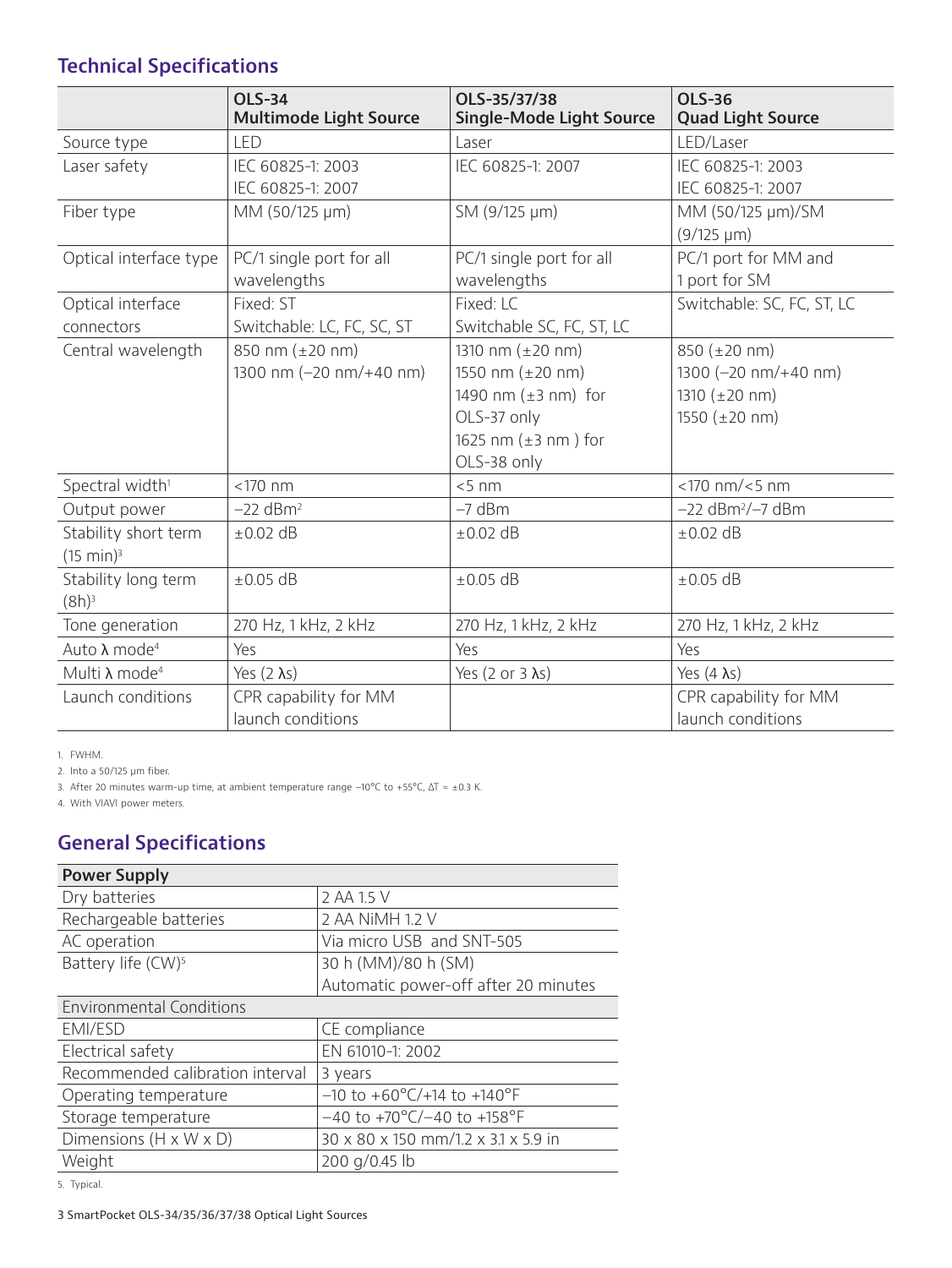## **Ordering Information**

| <b>Description</b>                                                              | <b>Part Number</b> |
|---------------------------------------------------------------------------------|--------------------|
| OLS-34 LED source 850/1300 nm, MM, SC and FC switchable adapters                | 2303/01            |
| OLS-35 laser source 1310/1550 nm, SM, SC and FC switchable adapters             | 2303/11            |
| OLS-35 laser source 1310/1550 nm, SM, fixed LC/PC adapter                       | 2303/15            |
| OLS-36 quad source 850/1300/1310/1550 nm, SM, MM, SC and FC switchable adapters | 2303/21            |
| OLS-37 laser source 1310/1490/1550 nm, SM, SC and FC switchable adapters        | 2303/41            |
| OLS-38 laser source 1310/1550/1625 nm, SM, SC and FC switchable adapters        | 2303/51            |

Each product includes:

- 2 AA alkaline batteries
- Neck strap
- Belt bag
- SC switchable adapter, mounted on instrument
- FC switchable adapter as spare part

| <b>Description</b>                                                   | <b>Part Number</b> |  |  |  |
|----------------------------------------------------------------------|--------------------|--|--|--|
| <b>Optional Accessories</b>                                          |                    |  |  |  |
| Fiber Cleaning Consumables Kit                                       | FCR-CLN-01         |  |  |  |
| NiMH rechargeable batteries, mignon AA, 1.2 V (2 batteries required) | 2237/90.02         |  |  |  |
| SNT-505; universal AC power adapter, micro USB connector             | 2302/90.01         |  |  |  |
| ST switchable adapter                                                | 2155/00.32         |  |  |  |
| FC switchable adapter                                                | 2155/00.05         |  |  |  |
| SC switchable adapter                                                | 2155/00.06         |  |  |  |
| LC switchable adapter                                                | 2155/00.07         |  |  |  |